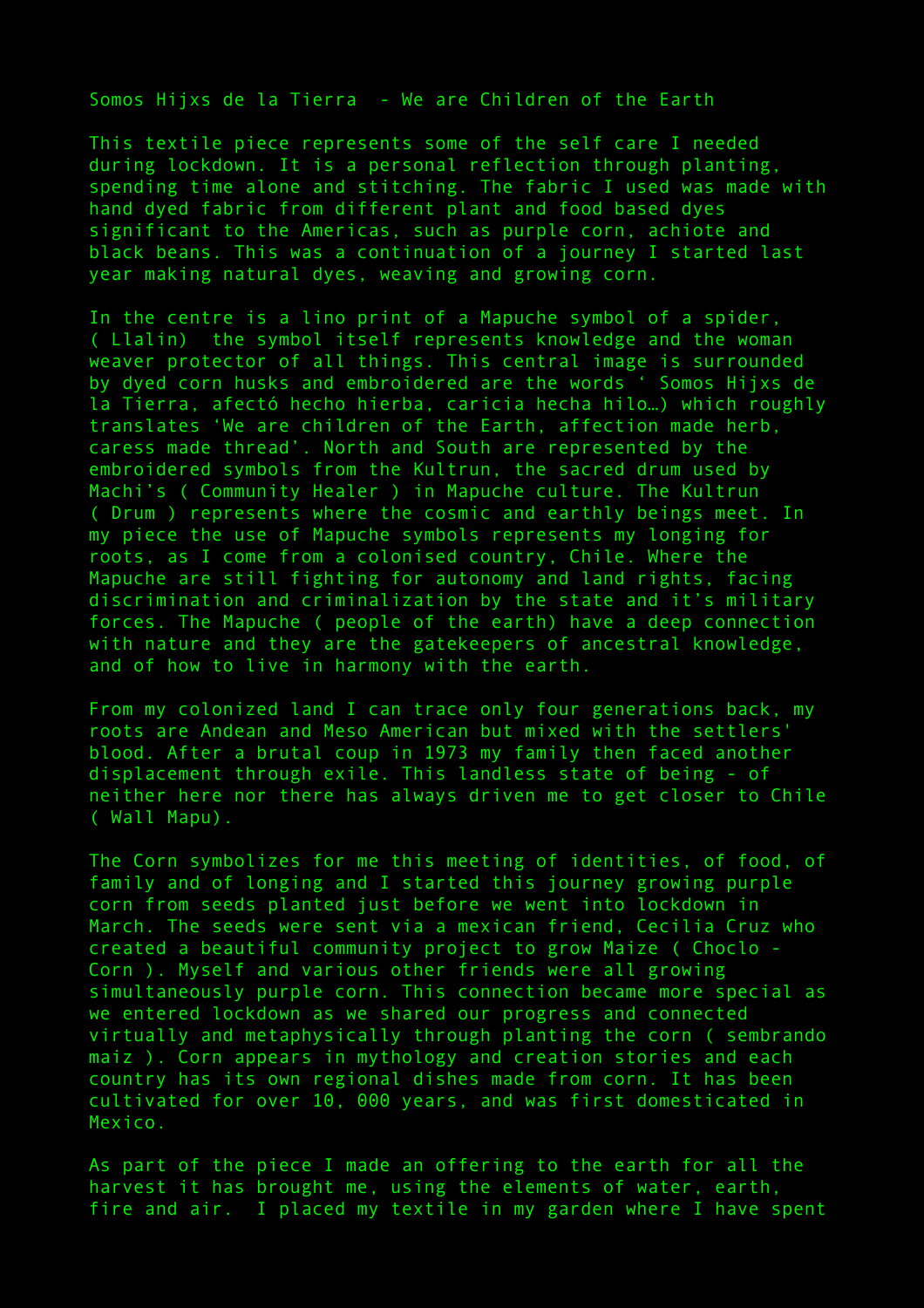most of my time during lockdown, and created an altar space to place all the elements, flowers, candles, Coca leaves, purple corn seeds, water, and copal incense. This fragmented identity, the loss of my birthplace and the isolation of cuarentine has created the backdrop for this idea.

As we all held space through our living rooms, zoom after zoom. I felt I couldn't carry on with my usual workshops that I hold for a longstanding project - Bordando Memoria (embroidering Memory ) Each workshop is noisy, tactile, there is laughter, tears, sadness and always some food for sharing. I made this piece for me in the absence of being able to meet up with my community group and have the tactile contact that makes us belong. It was my healing patchwork of ideas, images and my relationship with nature over the lockdown put down into fabric and stitched with patience and hope.

Artist: Jimena Pardo 17th September 2020